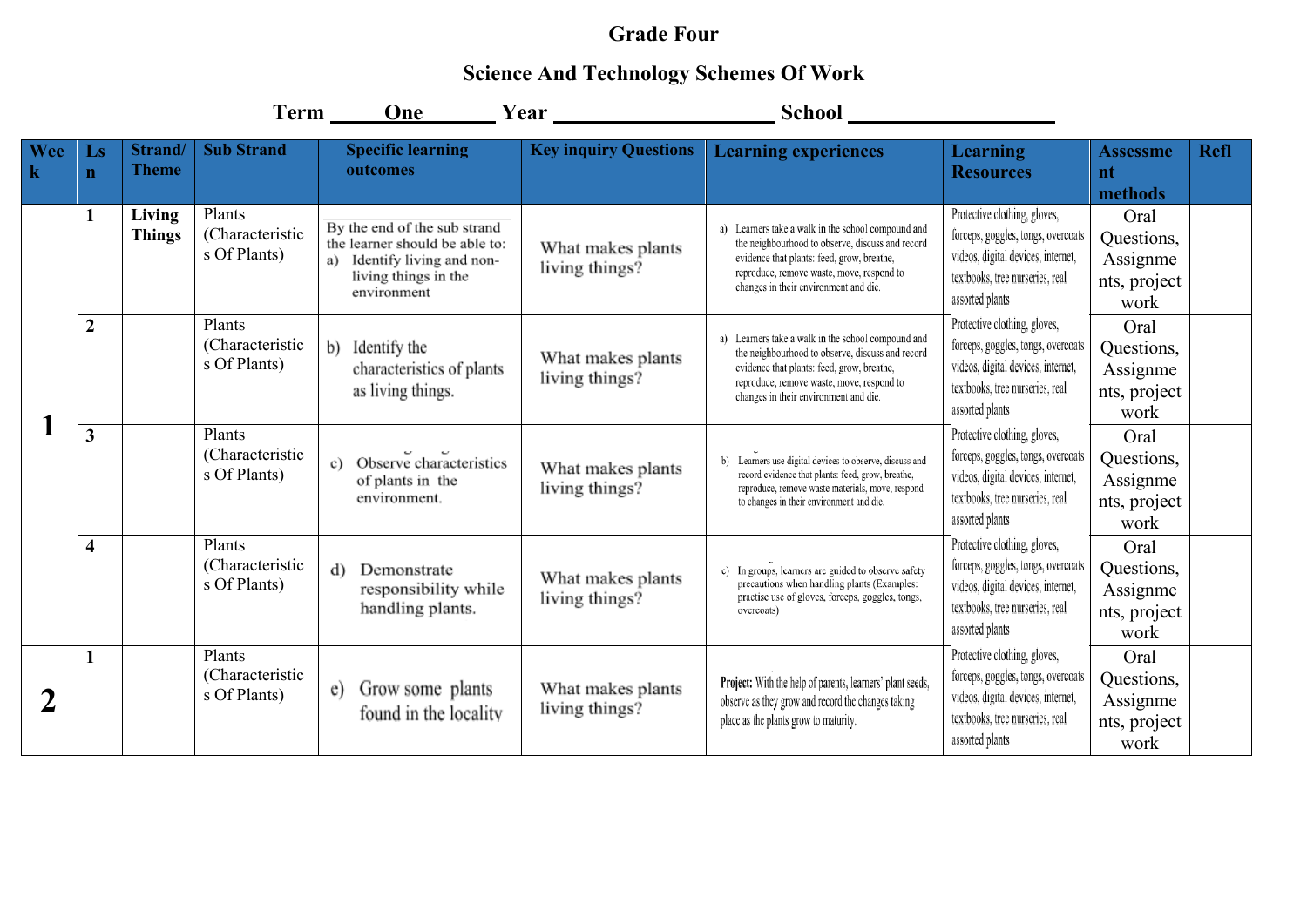|   | $\overline{2}$ | <b>Animals</b><br>(Characteristic<br>s Of Animals) | By the end of the sub strand<br>the learner should be able to:<br>a) Identify the characteristics<br>of animals as living<br>things. | 2.       | What makes<br>animals living<br>things?<br>Which ways do<br>animals differ<br>from each other? | a) Learners take a walk in the school compound and<br>the neighbourhood to observe, discuss and record<br>evidence that animals: feed, grow, breathe,<br>reproduce, remove waste, move, respond to<br>changes in their environment and die.                                                                         | Gloves, forceps, goggles, tongs,<br>overcoats, videos, digital devices,<br>internet, textbooks, assorted<br>animals | Oral<br>Questions,<br>Assignme<br>nts, project<br>work |  |
|---|----------------|----------------------------------------------------|--------------------------------------------------------------------------------------------------------------------------------------|----------|------------------------------------------------------------------------------------------------|---------------------------------------------------------------------------------------------------------------------------------------------------------------------------------------------------------------------------------------------------------------------------------------------------------------------|---------------------------------------------------------------------------------------------------------------------|--------------------------------------------------------|--|
|   | 3              | <b>Animals</b><br>(Characteristic<br>s Of Animals) | By the end of the sub strand<br>the learner should be able to:<br>a) Identify the characteristics<br>of animals as living<br>things. | 2.       | What makes<br>animals living<br>things?<br>Which ways do<br>animals differ<br>from each other? | a) Learners take a walk in the school compound and<br>the neighbourhood to observe, discuss and record<br>evidence that animals: feed, grow, breathe,<br>reproduce, remove waste, move, respond to<br>changes in their environment and die.                                                                         | Gloves, forceps, goggles, tongs,<br>overcoats, videos, digital devices,<br>internet, textbooks, assorted<br>animals | Oral<br>Questions,<br>Assignme<br>nts, project<br>work |  |
|   | 4              | <b>Animals</b><br>(Characteristic<br>s Of Animals) | b) Observe characteristics of<br>animals in the r<br>environment.                                                                    | 2.       | What makes<br>animals living<br>things?<br>Which ways do<br>animals differ<br>from each other? | b) Learners use digital devices to observe, discuss<br>and record evidence that animals: feed, grow,<br>breathe, reproduce, remove waste materials,<br>move, respond to changes in their environment<br>and die.<br>c) In groups, learners discuss the main difference<br>between vertebrates and invertebratescts. | Gloves, forceps, goggles, tongs,<br>overcoats, videos, digital devices,<br>internet, textbooks, assorted<br>animals | Oral<br>Questions,<br>Assignme<br>nts, project<br>work |  |
|   | 1              | <b>Animals</b><br>(Characteristic<br>s Of Animals) | b) Observe characteristics of<br>animals in the r<br>environment.                                                                    | 2.       | What makes<br>animals living<br>things?<br>Which ways do<br>animals differ<br>from each other? | b) Learners use digital devices to observe, discuss<br>and record evidence that animals: feed, grow,<br>breathe, reproduce, remove waste materials,<br>move, respond to changes in their environment<br>and die.<br>c) In groups, learners discuss the main difference<br>between vertebrates and invertebratescts. | Gloves, forceps, goggles, tongs,<br>overcoats, videos, digital devices,<br>internet, textbooks, assorted<br>animals | Oral<br>Questions,<br>Assignme<br>nts, project<br>work |  |
| 3 | $\overline{2}$ | <b>Animals</b><br>(Characteristic<br>s Of Animals) | Distinguish between<br>c)<br>vertebrates and<br>invertebrates.                                                                       | 1.<br>2. | What makes<br>animals living<br>things?<br>Which ways do<br>animals differ<br>from each other? | d) In groups, learners are guided to observe safety<br>precautions when handling animals (Examples:<br>practise use of gloves, forceps, goggles, tongs,<br>overcoats)                                                                                                                                               | Gloves, forceps, goggles, tongs,<br>overcoats, videos, digital devices,<br>internet, textbooks, assorted<br>animals | Oral<br>Questions,<br>Assignme<br>nts, project<br>work |  |
|   | 3              | <b>Animals</b><br>(Characteristic<br>s Of Animals) | Distinguish between<br>c)<br>vertebrates and<br>invertebrates.                                                                       | 1.<br>2. | What makes<br>animals living<br>things?<br>Which ways do<br>animals differ<br>from each other? | d) In groups, learners are guided to observe safety<br>precautions when handling animals (Examples:<br>practise use of gloves, forceps, goggles, tongs,<br>overcoats)                                                                                                                                               | Gloves, forceps, goggles, tongs,<br>overcoats, videos, digital devices,<br>internet, textbooks, assorted<br>animals | Oral<br>Questions,<br>Assignme<br>nts, project<br>work |  |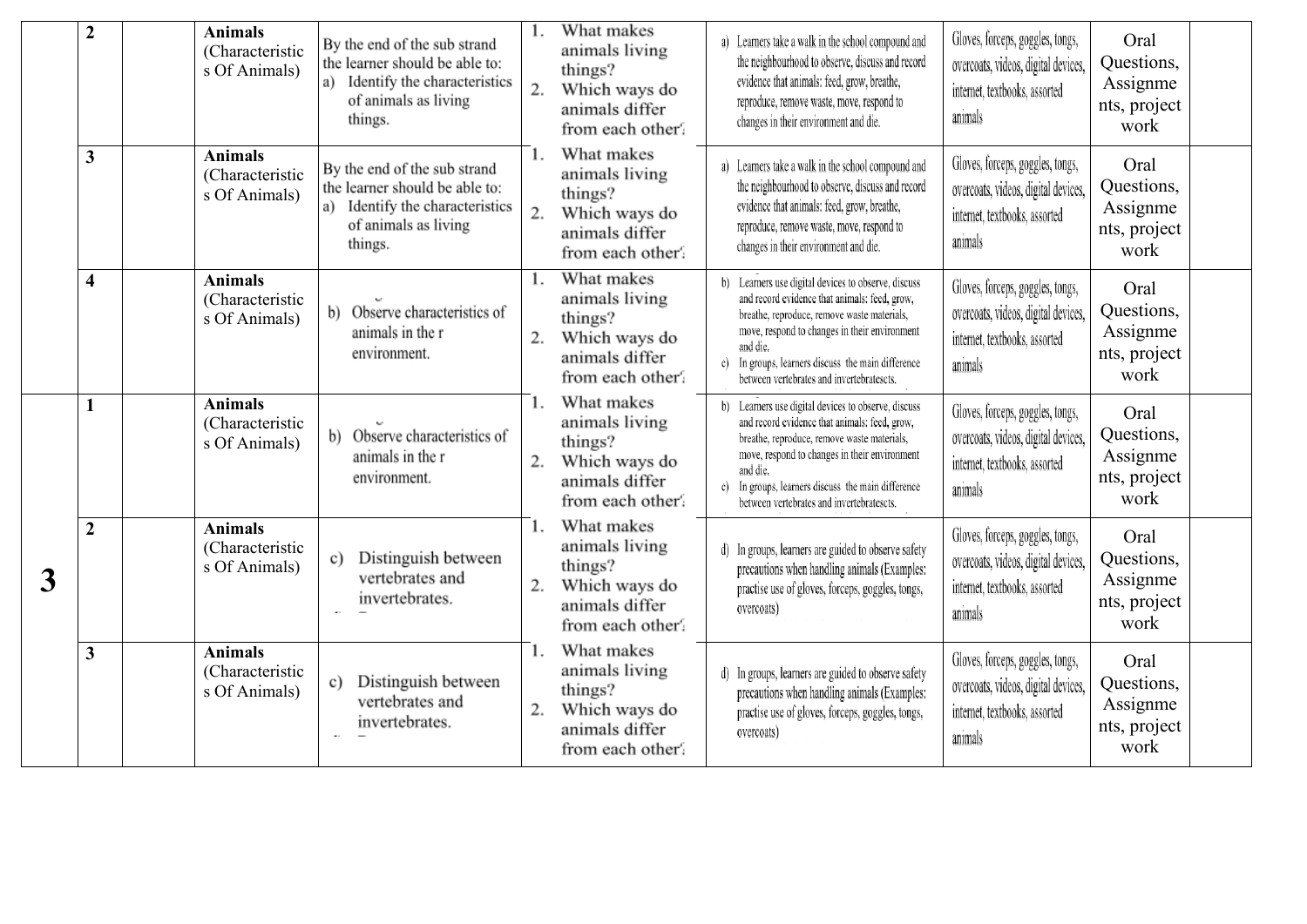|   | $\overline{\mathbf{4}}$ | <b>Animals</b><br>(Characteristic<br>s Of Animals)           | Demonstrate<br>d)<br>responsibility while<br>handling animals.                                                     | 2.       | What makes<br>animals living<br>things?<br>Which ways do<br>animals differ<br>from each other?                           | Project: With the help of parents, learners make a<br>portfolio of vertebrate and invertibrates animals                                                                                                                                           | Gloves, forceps, goggles, tongs,<br>overcoats, videos, digital devices,<br>internet, textbooks, assorted<br>animals | Oral<br>Questions,<br>Assignme<br>nts, project<br>work |
|---|-------------------------|--------------------------------------------------------------|--------------------------------------------------------------------------------------------------------------------|----------|--------------------------------------------------------------------------------------------------------------------------|---------------------------------------------------------------------------------------------------------------------------------------------------------------------------------------------------------------------------------------------------|---------------------------------------------------------------------------------------------------------------------|--------------------------------------------------------|
|   | 1                       | <b>Animals</b><br>(Characteristic<br>s Of Animals)           | Demonstrate<br>d)<br>responsibility while<br>handling animals.                                                     | 2.       | What makes<br>animals living<br>things?<br>Which ways do<br>animals differ<br>from each other?                           | <b>Project:</b> With the help of parents, learners make a<br>portfolio of vertebrate and invertibrates animals                                                                                                                                    | Gloves, forceps, goggles, tongs,<br>overcoats, videos, digital devices,<br>internet, textbooks, assorted<br>animals | Oral<br>Questions,<br>Assignme<br>nts, project<br>work |
|   | $\boldsymbol{2}$        | <b>Human Body</b><br><b>System</b><br>(Digestive)<br>System) | By the end of the sub strand<br>the learner should be able to:<br>Identify parts of the<br>a)<br>digestive system. | 1.<br>2. | How are the<br>different parts of<br>the digestive<br>system suited to<br>their functions?<br>How do teeth<br>differ?    | a) In groups, learners are guided to use digital devices<br>and visual aids to observe and identify parts of the<br>digestive system (mouth, teeth, oesophagus,<br>stomach, small intestines, liver, pancreas, large<br>intestines, rectum, anus) | Sugar cane, carrots, fruits, tubers                                                                                 | Oral<br>Questions,<br>Assignme<br>nts, project<br>work |
|   | 3                       | <b>Human Body</b><br><b>System</b><br>(Digestive)<br>System) | By the end of the sub strand<br>the learner should be able to:<br>Identify parts of the<br>a)<br>digestive system. | 1.<br>2. | How are the<br>different parts of<br>the digestive<br>system suited to<br>their functions?<br>How do teeth<br>differ?    | a) In groups, learners are guided to use digital devices<br>and visual aids to observe and identify parts of the<br>digestive system (mouth, teeth, oesophagus,<br>stomach, small intestines, liver, pancreas, large<br>intestines, rectum, anus) | Sugar cane, carrots, fruits, tubers                                                                                 | Oral<br>Questions,<br>Assignme<br>nts, project<br>work |
|   | $\overline{\mathbf{4}}$ | <b>Human Body</b><br><b>System</b><br>(Digestive)<br>System) | By the end of the sub strand<br>the learner should be able to:<br>a) Identify parts of the<br>digestive system.    | 1.<br>2. | How are the<br>different parts of<br>the digestive<br>system suited to<br>their functions?<br>How do teeth<br>differ?    | a) In groups, learners are guided to use digital devices<br>and visual aids to observe and identify parts of the<br>digestive system (mouth, teeth, oesophagus,<br>stomach, small intestines, liver, pancreas, large<br>intestines, rectum, anus) | Sugar cane, carrots, fruits, tubers                                                                                 | Oral<br>Questions,<br>Assignme<br>nts, project<br>work |
| 5 | 1                       | <b>Human Body</b><br><b>System</b><br>(Digestive)<br>System) | b) Describe functions of the<br>different parts of the<br>digestive system                                         | 2.       | 1. How are the<br>different parts of<br>the digestive<br>system suited to<br>their functions?<br>How do teeth<br>differ? | b) In groups, learners are guided to use digital devices<br>and visual aids to discuss the functions of parts of<br>the digestive system (the mouth, oesophagus,<br>stomach, small intestines, large intestines, rectum,<br>anus)                 | Sugar cane, carrots, fruits, tubers                                                                                 | Oral<br>Questions,<br>Assignme<br>nts, project<br>work |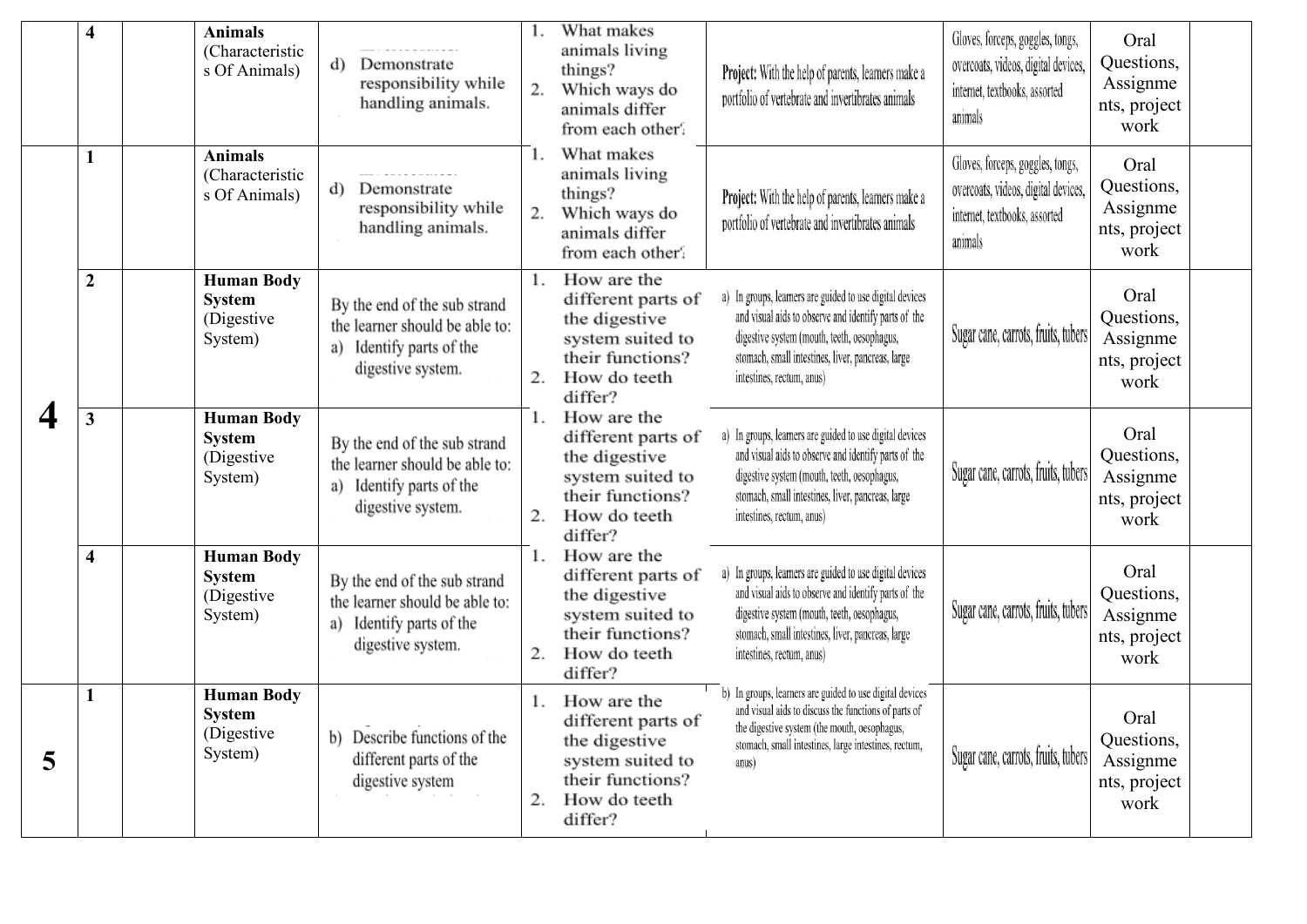|   | $\overline{2}$          | <b>Human Body</b><br><b>System</b><br>(Digestive)<br>System) | Describe functions of the<br>b)<br>different parts of the<br>digestive system | 2.       | How are the<br>different parts of<br>the digestive<br>system suited to<br>their functions?<br>How do teeth<br>differ?    | b) In groups, learners are guided to use digital devices<br>and visual aids to discuss the functions of parts of<br>the digestive system (the mouth, oesophagus,<br>stomach, small intestines, large intestines, rectum,<br>anus)              | Sugar cane, carrots, fruits, tubers | Oral<br>Questions,<br>Assignme<br>nts, project<br>work |
|---|-------------------------|--------------------------------------------------------------|-------------------------------------------------------------------------------|----------|--------------------------------------------------------------------------------------------------------------------------|------------------------------------------------------------------------------------------------------------------------------------------------------------------------------------------------------------------------------------------------|-------------------------------------|--------------------------------------------------------|
|   | 3                       | <b>Human Body</b><br><b>System</b><br>(Digestive)<br>System) | b) Describe functions of the<br>different parts of the<br>digestive system    | 2.       | How are the<br>different parts of<br>the digestive<br>system suited to<br>their functions?<br>How do teeth<br>differ?    | b) In groups, learners are guided to use digital devices<br>and visual aids to discuss the functions of parts of<br>the digestive system (the mouth, oesophagus,<br>stomach, small intestines, large intestines, rectum,<br>anus)              | Sugar cane, carrots, fruits, tubers | Oral<br>Questions,<br>Assignme<br>nts, project<br>work |
|   | $\overline{\mathbf{4}}$ | <b>Human Body</b><br><b>System</b><br>(Digestive)<br>System) | Develop curiosity about<br>c)<br>taking care of the teeth                     | 1.<br>2. | How are the<br>different parts of<br>the digestive<br>system suited to<br>their functions?<br>How do teeth<br>differ?    | c) In groups learners are guided to demonstrate the<br>use of different types of teeth (Incisors, Canines,<br>Pre-molars and Molars) using locally available<br>food items (e.g. sugar cane, carrots, fruits, tubers),<br>and digital devices. | Sugar cane, carrots, fruits, tubers | Oral<br>Questions,<br>Assignme<br>nts, project<br>work |
|   |                         | <b>Human Body</b><br><b>System</b><br>(Digestive)<br>System) | Develop curiosity about<br>c)<br>taking care of the teeth                     | 2.       | How are the<br>different parts of<br>the digestive<br>system suited to<br>their functions?<br>How do teeth<br>differ?    | c) In groups learners are guided to demonstrate the<br>use of different types of teeth (Incisors, Canines,<br>Pre-molars and Molars) using locally available<br>food items (e.g. sugar cane, carrots, fruits, tubers),<br>and digital devices. | Sugar cane, carrots, fruits, tubers | Oral<br>Questions,<br>Assignme<br>nts, project<br>work |
| 6 | $\overline{2}$          | <b>Human Body</b><br><b>System</b><br>(Digestive)<br>System) | Develop curiosity about<br>c)<br>taking care of the teeth                     | 2.       | How are the<br>different parts of<br>the digestive<br>system suited to<br>their functions?<br>How do teeth<br>differ?    | c) In groups learners are guided to demonstrate the<br>use of different types of teeth (Incisors, Canines,<br>Pre-molars and Molars) using locally available<br>food items (e.g. sugar cane, carrots, fruits, tubers),<br>and digital devices. | Sugar cane, carrots, fruits, tubers | Oral<br>Questions,<br>Assignme<br>nts, project<br>work |
|   | 3                       | <b>Human Body</b><br><b>System</b><br>(Digestive)<br>System) | d) Model the four different<br>types of teeth.                                | 2.       | 1. How are the<br>different parts of<br>the digestive<br>system suited to<br>their functions?<br>How do teeth<br>differ? | d) In groups learners are guided to draw/model the<br>four types of teeth using locally available materials.                                                                                                                                   | Sugar cane, carrots, fruits, tubers | Oral<br>Questions,<br>Assignme<br>nts, project<br>work |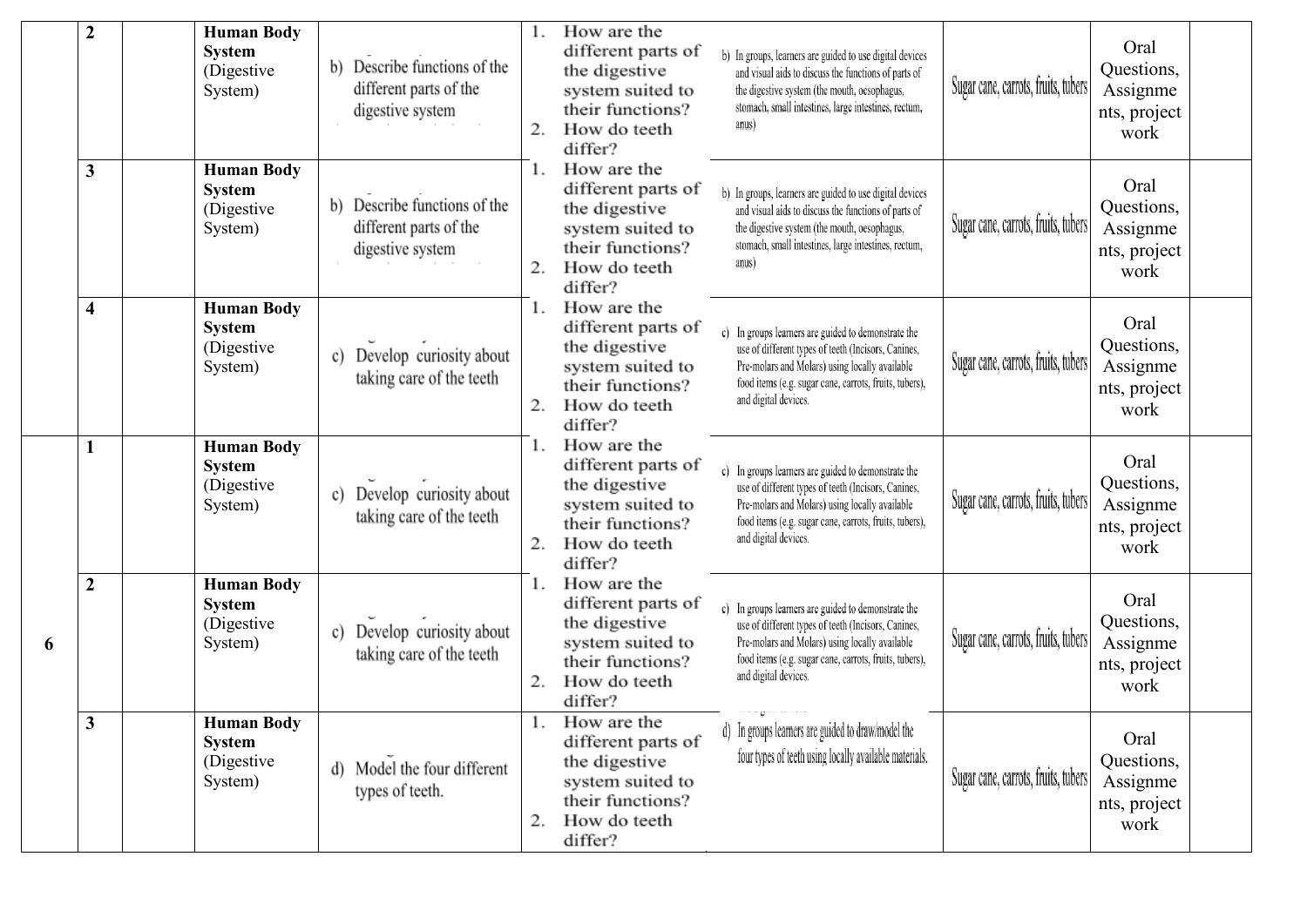|   | $\overline{\mathbf{4}}$ |                        | <b>Human Body</b><br><b>System</b><br>(Digestive)<br>System) | d) Model the four different<br>types of teeth.                                                                                                                                                   | 2.             | How are the<br>different parts of<br>the digestive<br>system suited to<br>their functions?<br>How do teeth<br>differ?          | d) In groups learners are guided to draw/model the<br>four types of teeth using locally available materials.                                                                                                                                                        | Sugar cane, carrots, fruits, tubers                                                              | Oral<br>Questions,<br>Assignme<br>nts, project<br>work |
|---|-------------------------|------------------------|--------------------------------------------------------------|--------------------------------------------------------------------------------------------------------------------------------------------------------------------------------------------------|----------------|--------------------------------------------------------------------------------------------------------------------------------|---------------------------------------------------------------------------------------------------------------------------------------------------------------------------------------------------------------------------------------------------------------------|--------------------------------------------------------------------------------------------------|--------------------------------------------------------|
|   | 1                       |                        | <b>Human Body</b><br><b>System</b><br>(Digestive<br>System)  | d) Model the four different<br>types of teeth.                                                                                                                                                   | 1.<br>2.       | How are the<br>different parts of<br>the digestive<br>system suited to<br>their functions?<br>How do teeth<br>differ?          | d) In groups learners are guided to draw/model the<br>four types of teeth using locally available materials.                                                                                                                                                        | Sugar cane, carrots, fruits, tubers                                                              | Oral<br>Questions,<br>Assignme<br>nts, project<br>work |
|   | $\overline{2}$          | <b>Enviro</b><br>nment | <b>Air Pollution</b>                                         | By the end of the sub strand the<br>learner should be able to:<br>a) State the meaning of the terms<br>"pollution" and "air pollution".<br>b) Identify air pollutants in<br>his/her environment. | 1.<br>2.       | What causes air<br>pollution?<br>What are the<br>effects of air<br>pollution?<br>3. How can you<br>reduce air<br>pollution?    | a) In groups, learners are guided to discuss the<br>meaning of the terms "pollution" and "air<br>pollution".<br>b) Learners to be guided as they use visual aids<br>and digital devices to explore the meaning of<br>"pollution" and "air pollution".               | Dust masks, goggles, overcoats,<br>piece of white cloth, digital<br>devices, internet, textbooks | Oral<br>Questions,<br>Assignme<br>nts, project<br>work |
| 7 | $\mathbf{3}$            |                        | Air Pollution                                                | By the end of the sub strand the<br>learner should be able to:<br>a) State the meaning of the terms<br>"pollution" and "air pollution".<br>b) Identify air pollutants in<br>his/her environment. | 1.             | What causes air<br>pollution?<br>2. What are the<br>effects of air<br>pollution?<br>3. How can you<br>reduce air<br>pollution? | a) In groups, learners are guided to discuss the<br>meaning of the terms "pollution" and "air<br>pollution".<br>b) Learners to be guided as they use visual aids<br>and digital devices to explore the meaning of<br>"pollution" and "air pollution".               | Dust masks, goggles, overcoats,<br>piece of white cloth, digital<br>devices, internet, textbooks | Oral<br>Questions,<br>Assignme<br>nts, project<br>work |
|   | $\overline{\mathbf{4}}$ |                        | Air Pollution                                                | c) Distinguish between clean and<br>polluted air in his/her<br>environment.<br>d) Identify effects of air pollution<br>on living things.                                                         | 1.<br>2.<br>3. | What causes air<br>pollution?<br>What are the<br>effects of air<br>pollution?<br>How can you<br>reduce air<br>pollution?       | c) In groups, learners walk around the school and<br>neighbourhood to observe, identify and record<br>air pollutants (bad smell, dust, smoke).<br>d) Learners to be guided as they use visual aids<br>and digital devices to identify and record air<br>pollutants. | Dust masks, goggles, overcoats,<br>piece of white cloth, digital<br>devices, internet, textbooks | Oral<br>Questions,<br>Assignme<br>nts, project<br>work |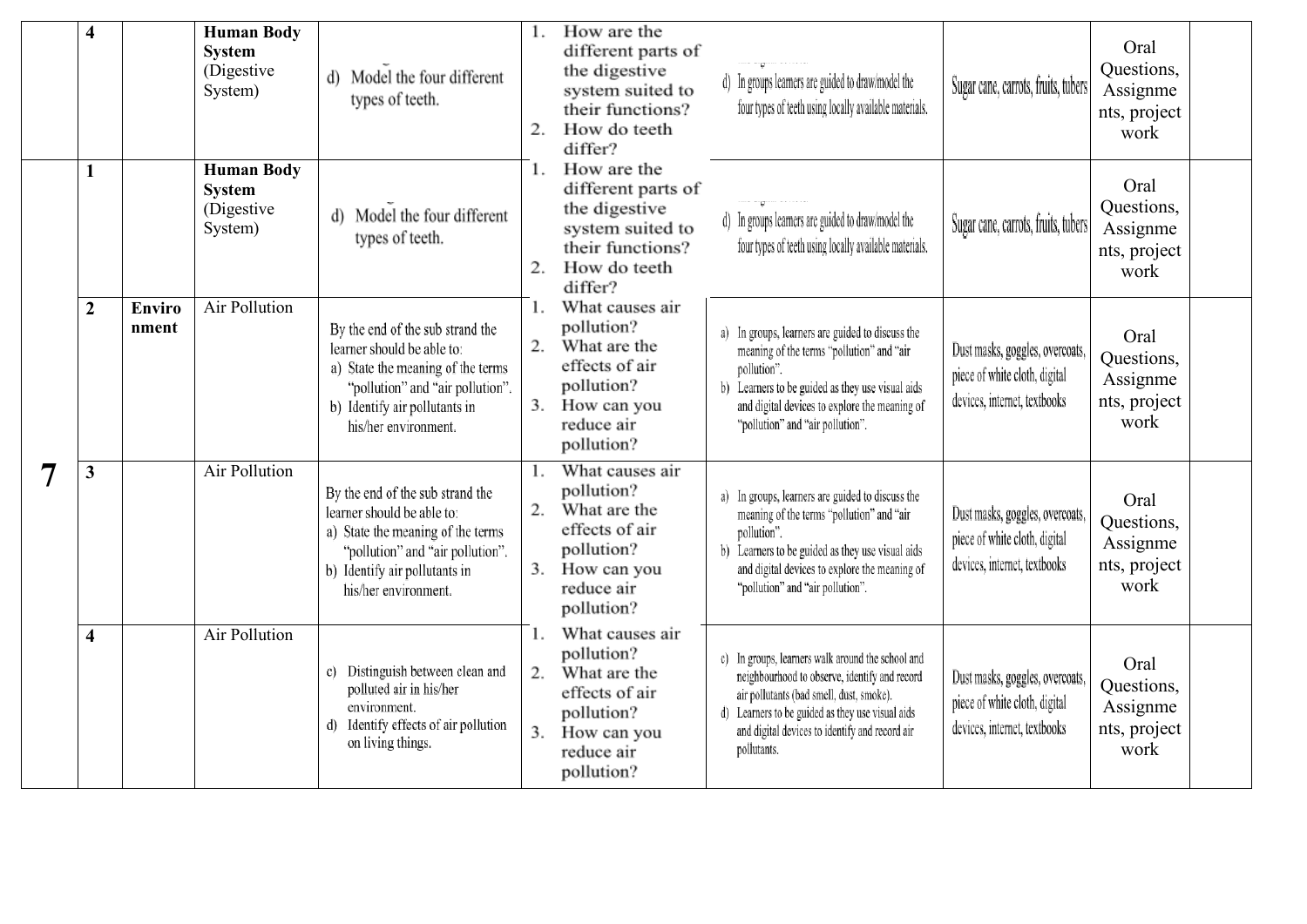|   |                         | Air Pollution | Distinguish between clean and<br>c)<br>polluted air in his/her<br>environment.<br>Identify effects of air pollution<br>d)<br>on living things. | What causes air<br>pollution?<br>What are the<br>2.<br>effects of air<br>pollution?<br>3.<br>How can you<br>reduce air<br>pollution? | c) In groups, learners walk around the school and<br>neighbourhood to observe, identify and record<br>air pollutants (bad smell, dust, smoke).<br>d) Learners to be guided as they use visual aids<br>and digital devices to identify and record air<br>pollutants.                                                                                                                                                          | Dust masks, goggles, overcoats,<br>piece of white cloth, digital<br>devices, internet, textbooks | Oral<br>Questions,<br>Assignme<br>nts, project<br>work |
|---|-------------------------|---------------|------------------------------------------------------------------------------------------------------------------------------------------------|--------------------------------------------------------------------------------------------------------------------------------------|------------------------------------------------------------------------------------------------------------------------------------------------------------------------------------------------------------------------------------------------------------------------------------------------------------------------------------------------------------------------------------------------------------------------------|--------------------------------------------------------------------------------------------------|--------------------------------------------------------|
| 8 | $\overline{2}$          | Air Pollution | e) Appreciate the importance of<br>clean air in his/her<br>environment.                                                                        | What causes air<br>pollution?<br>What are the<br>2.<br>effects of air<br>pollution?<br>How can you<br>3.<br>reduce air<br>pollution? | e) In groups, learners walk around the school and<br>neighbourhood to observe and identify clean<br>and polluted air (toilets, dusty area, smoky areas<br>and decomposing matter).<br>f) Learners to be guided as they use visual aids<br>and digital devices to differentiate between<br>clean and polluted air.                                                                                                            | Dust masks, goggles, overcoats,<br>piece of white cloth, digital<br>devices, internet, textbooks | Oral<br>Questions,<br>Assignme<br>nts, project<br>work |
|   | $\mathbf{3}$            | Air Pollution | e) Appreciate the importance of<br>clean air in his/her<br>environment.                                                                        | What causes air<br>pollution?<br>What are the<br>2.<br>effects of air<br>pollution?<br>How can you<br>3.<br>reduce air<br>pollution? | e) In groups, learners walk around the school and<br>neighbourhood to observe and identify clean<br>and polluted air (toilets, dusty area, smoky areas<br>and decomposing matter).<br>f) Learners to be guided as they use visual aids<br>and digital devices to differentiate between<br>clean and polluted air.                                                                                                            | Dust masks, goggles, overcoats,<br>piece of white cloth, digital<br>devices, internet, textbooks | Oral<br>Questions,<br>Assignme<br>nts, project<br>work |
|   | $\overline{\mathbf{4}}$ | Air Pollution | e) Appreciate the importance of<br>clean air in his/her<br>environment.                                                                        | What causes air<br>pollution?<br>What are the<br>2.<br>effects of air<br>pollution?<br>How can you<br>3.<br>reduce air<br>pollution? | g) In groups, learners walk around the school and<br>neighbourhood to observe, identify and record<br>the effects of air pollution on living things<br>(breathing problems, irritation of eyes,<br>visibility and growth of plants)<br>h) In groups, learners to use visual aids and digital<br>devices to identify the effects of air pollution on<br>living things.                                                        | Dust masks, goggles, overcoats,<br>piece of white cloth, digital<br>devices, internet, textbooks | Oral<br>Questions,<br>Assignme<br>nts, project<br>work |
| 9 |                         | Air Pollution | f) Identify ways of reducing air<br>pollution.                                                                                                 | What causes air<br>pollution?<br>What are the<br>2.<br>effects of air<br>pollution?<br>How can you<br>3.<br>reduce air<br>pollution? | i) Learners are guided to identify and discuss<br>ways of reducing air pollution (proper disposal<br>of waste; Ventilation; Use of Ventilation<br>Improved Pit latrines; sprinkling ash in pit<br>latrines; Sprinkling water on dusty grounds).<br>In groups, learners are guided to observe safety<br>precautions when working in air polluted<br>environment (Example: practise use of dust<br>masks, goggles, overcoats). | Dust masks, goggles, overcoats,<br>piece of white cloth, digital<br>devices, internet, textbooks | Oral<br>Questions,<br>Assignme<br>nts, project<br>work |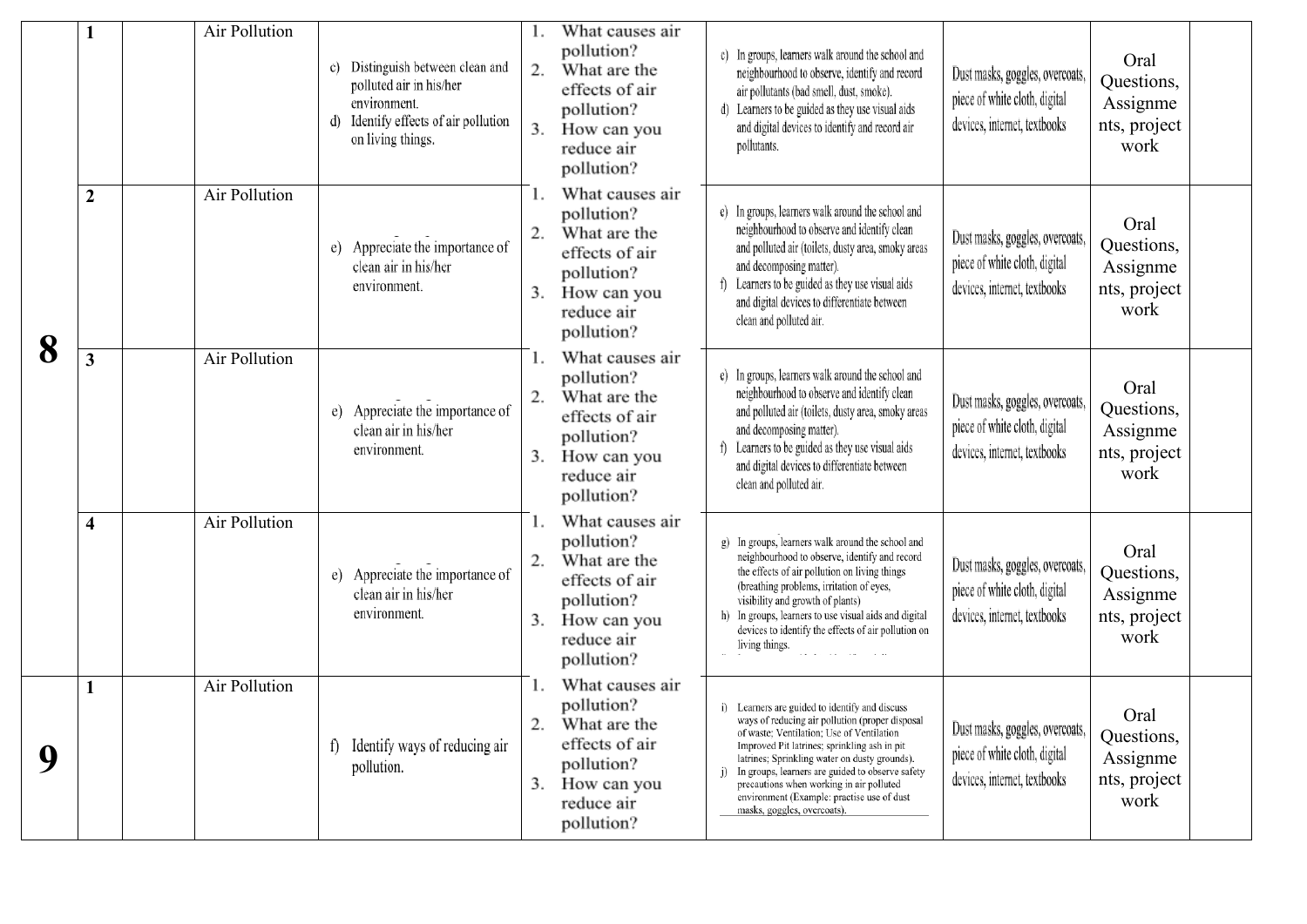|    | $\overline{2}$   | Air Pollution             | Identify ways of reducing air<br>pollution.                                                                                                                                         | 2.<br>3.       | What causes air<br>pollution?<br>What are the<br>effects of air<br>pollution?<br>How can you<br>reduce air<br>pollution?         | i) Learners are guided to identify and discuss<br>ways of reducing air pollution (proper disposal<br>of waste; Ventilation; Use of Ventilation<br>Improved Pit latrines; sprinkling ash in pit<br>latrines; Sprinkling water on dusty grounds).<br>In groups, learners are guided to observe safety<br>precautions when working in air polluted<br>environment (Example: practise use of dust<br>masks, goggles, overcoats). | Dust masks, goggles, overcoats,<br>piece of white cloth, digital<br>devices, internet, textbooks | Oral<br>Questions,<br>Assignme<br>nts, project<br>work |  |
|----|------------------|---------------------------|-------------------------------------------------------------------------------------------------------------------------------------------------------------------------------------|----------------|----------------------------------------------------------------------------------------------------------------------------------|------------------------------------------------------------------------------------------------------------------------------------------------------------------------------------------------------------------------------------------------------------------------------------------------------------------------------------------------------------------------------------------------------------------------------|--------------------------------------------------------------------------------------------------|--------------------------------------------------------|--|
|    | 3                | Air Pollution             | Identify ways of reducing air<br>f)<br>pollution.                                                                                                                                   | 2.<br>3.       | What causes air<br>pollution?<br>What are the<br>effects of air<br>pollution?<br>How can you<br>reduce air<br>pollution?         | Project 1: In groups, learners are guided to make a<br>simple air pollution detector using a clean white<br>piece of cloth.                                                                                                                                                                                                                                                                                                  | Dust masks, goggles, overcoats,<br>piece of white cloth, digital<br>devices, internet, textbooks | Oral<br>Questions,<br>Assignme<br>nts, project<br>work |  |
|    | 4                | Air Pollution             | Make a functional air<br>g)<br>pollution detector.<br>Make a functional dust mask<br>h)<br>using locally available<br>materials.                                                    | 1.<br>2.<br>3. | What causes air<br>pollution?<br>What are the<br>effects of air<br>pollution?<br>How can you<br>reduce air<br>pollution?         | Project 1: In groups, learners are guided to make a<br>simple air pollution detector using a clean white<br>piece of cloth.                                                                                                                                                                                                                                                                                                  | Dust masks, goggles, overcoats,<br>piece of white cloth, digital<br>devices, internet, textbooks | Oral<br>Questions,<br>Assignme<br>nts, project<br>work |  |
|    |                  | Air Pollution             | Make a functional air<br>g)<br>pollution detector.<br>Make a functional dust mask<br>h)<br>using locally available<br>materials.                                                    | 1.<br>2.       | What causes air<br>pollution?<br>What are the<br>effects of air<br>pollution?<br>3. How can you<br>reduce air<br>pollution?      | Project 2: Learners are guided to make a<br>functional dust mask using locally available<br>materials.                                                                                                                                                                                                                                                                                                                       | Dust masks, goggles, overcoats,<br>piece of white cloth, digital<br>devices, internet, textbooks | Oral<br>Questions,<br>Assignme<br>nts, project<br>work |  |
| 10 | $\boldsymbol{2}$ | Water<br><b>Pollution</b> | By the end of the sub strand the learner<br>should be able to:<br>a) State the meaning of the term<br>"water pollution".<br>b) Identify water pollutants in his/her<br>environment. | 2.             | What causes wate<br>pollution?<br>What are the<br>effects of water<br>pollution?<br>3. How can water<br>pollution be<br>reduced? | In groups, learners are guided to discuss the<br>meaning of the term "water pollution".<br>Learners to be guided as they use visual aids and<br>digital devices to explore the meaning of the<br>term "water pollution".                                                                                                                                                                                                     | Gumboots, gloves, digital devices<br>digital devices, internet, textbooks                        | Oral<br>Questions,<br>Assignme<br>nts, project<br>work |  |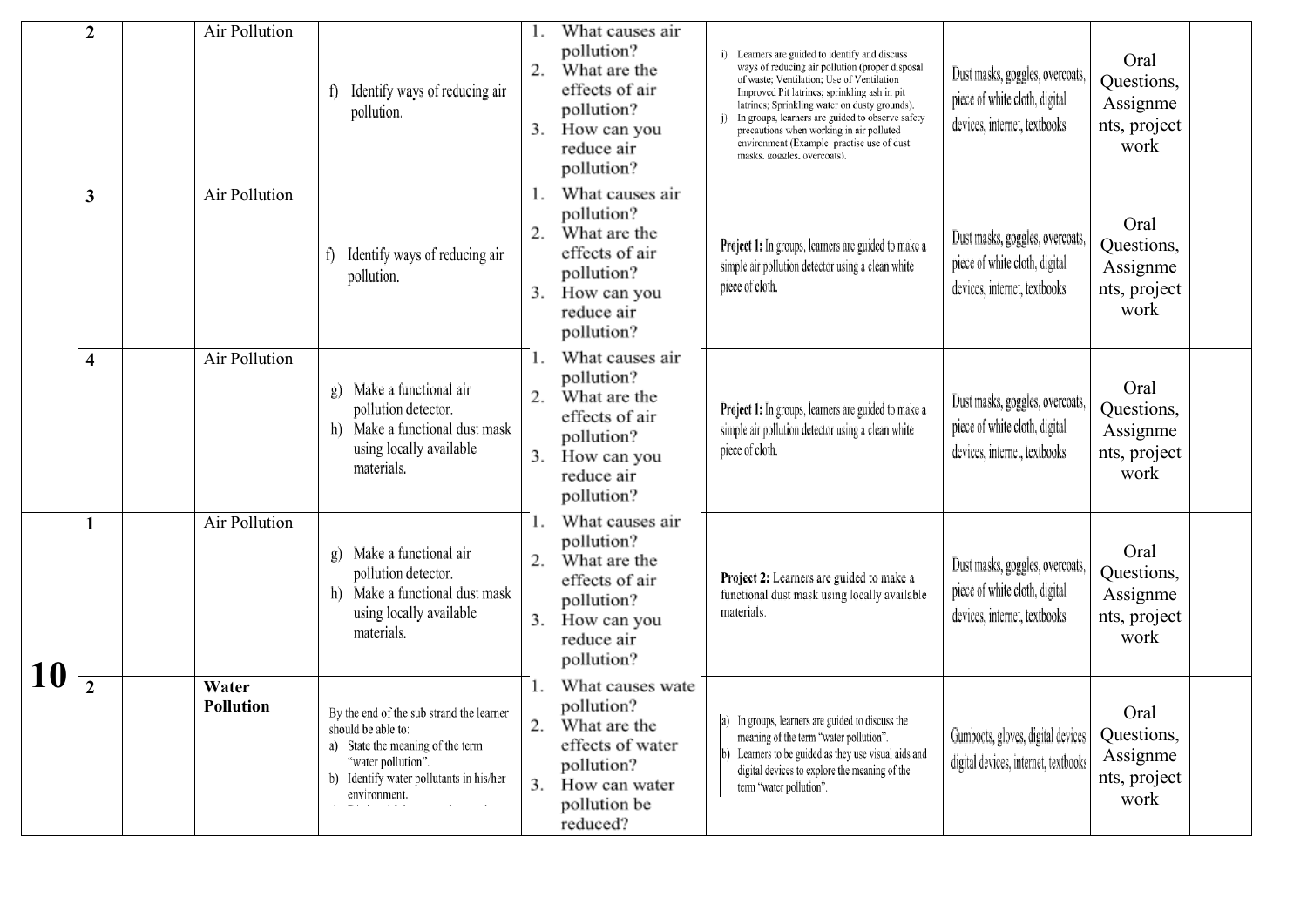|    | 3              | Water<br>Pollution | By the end of the sub strand the learner<br>should be able to:<br>a) State the meaning of the term<br>"water pollution".<br>b) Identify water pollutants in his/her<br>environment. | 2.<br>3. | What causes wate<br>pollution?<br>What are the<br>effects of water<br>pollution?<br>How can water<br>pollution be<br>reduced? | a) In groups, learners are guided to discuss the<br>meaning of the term "water pollution".<br>Learners to be guided as they use visual aids and<br>digital devices to explore the meaning of the<br>term "water pollution".                                                                                                          | Gumboots, gloves, digital devices<br>digital devices, internet, textbooks | Oral<br>Questions,<br>Assignme<br>nts, project<br>work |  |
|----|----------------|--------------------|-------------------------------------------------------------------------------------------------------------------------------------------------------------------------------------|----------|-------------------------------------------------------------------------------------------------------------------------------|--------------------------------------------------------------------------------------------------------------------------------------------------------------------------------------------------------------------------------------------------------------------------------------------------------------------------------------|---------------------------------------------------------------------------|--------------------------------------------------------|--|
|    | 4              | Water<br>Pollution | Distinguish between clean and<br>C)<br>polluted water in his/her<br>environment.                                                                                                    | 2.<br>3. | What causes wate<br>pollution?<br>What are the<br>effects of water<br>pollution?<br>How can water<br>pollution be<br>reduced? | c) In groups, learners walk around the school and<br>neighbourhood to observe, identify and record<br>water pollutants (soil and waste).<br>d) Learners to be guided as they use visual aids and<br>digital devices to observe, identify and record<br>water pollutants.                                                             | Gumboots, gloves, digital devices<br>digital devices, internet, textbooks | Oral<br>Questions,<br>Assignme<br>nts, project<br>work |  |
|    |                | Water<br>Pollution | Distinguish between clean and<br>C)<br>polluted water in his/her<br>environment.                                                                                                    | 2.<br>3. | What causes wate<br>pollution?<br>What are the<br>effects of water<br>pollution?<br>How can water<br>pollution be<br>reduced? | c) In groups, learners walk around the school and<br>neighbourhood to observe, identify and record<br>water pollutants (soil and waste).<br>d) Learners to be guided as they use visual aids and<br>digital devices to observe, identify and record<br>water pollutants.                                                             | Gumboots, gloves, digital devices<br>digital devices, internet, textbooks | Oral<br>Questions,<br>Assignme<br>nts, project<br>work |  |
| 11 | $\overline{2}$ | Water<br>Pollution | d) Identify effects of water pollution<br>on living things.<br>Appreciate the importance of clean<br>water in his/her environment.                                                  | 2.<br>3. | What causes wate<br>pollution?<br>What are the<br>effects of water<br>pollution?<br>How can water<br>pollution be<br>reduced? | e) In groups, learners walk around the school and<br>neighbourhood to observe and identify clean and<br>polluted water (water in a pit, open pools, ponds,<br>rivers, sewers and watering troughs).<br>f) Learners to be guided as they use visual aids and<br>digital devices to differentiate between clean and<br>polluted water. | Gumboots, gloves, digital devices<br>digital devices, internet, textbooks | Oral<br>Questions,<br>Assignme<br>nts, project<br>work |  |
|    | 3              | Water<br>Pollution | d) Identify effects of water pollution<br>on living things.<br>e) Appreciate the importance of clean<br>water in his/her environment.                                               | 2.<br>3. | What causes wate<br>pollution?<br>What are the<br>effects of water<br>pollution?<br>How can water<br>pollution be<br>reduced? | e) In groups, learners walk around the school and<br>neighbourhood to observe and identify clean and<br>polluted water (water in a pit, open pools, ponds,<br>rivers, sewers and watering troughs).<br>f) Learners to be guided as they use visual aids and<br>digital devices to differentiate between clean and<br>polluted water. | Gumboots, gloves, digital devices<br>digital devices, internet, textbooks | Oral<br>Questions,<br>Assignme<br>nts, project<br>work |  |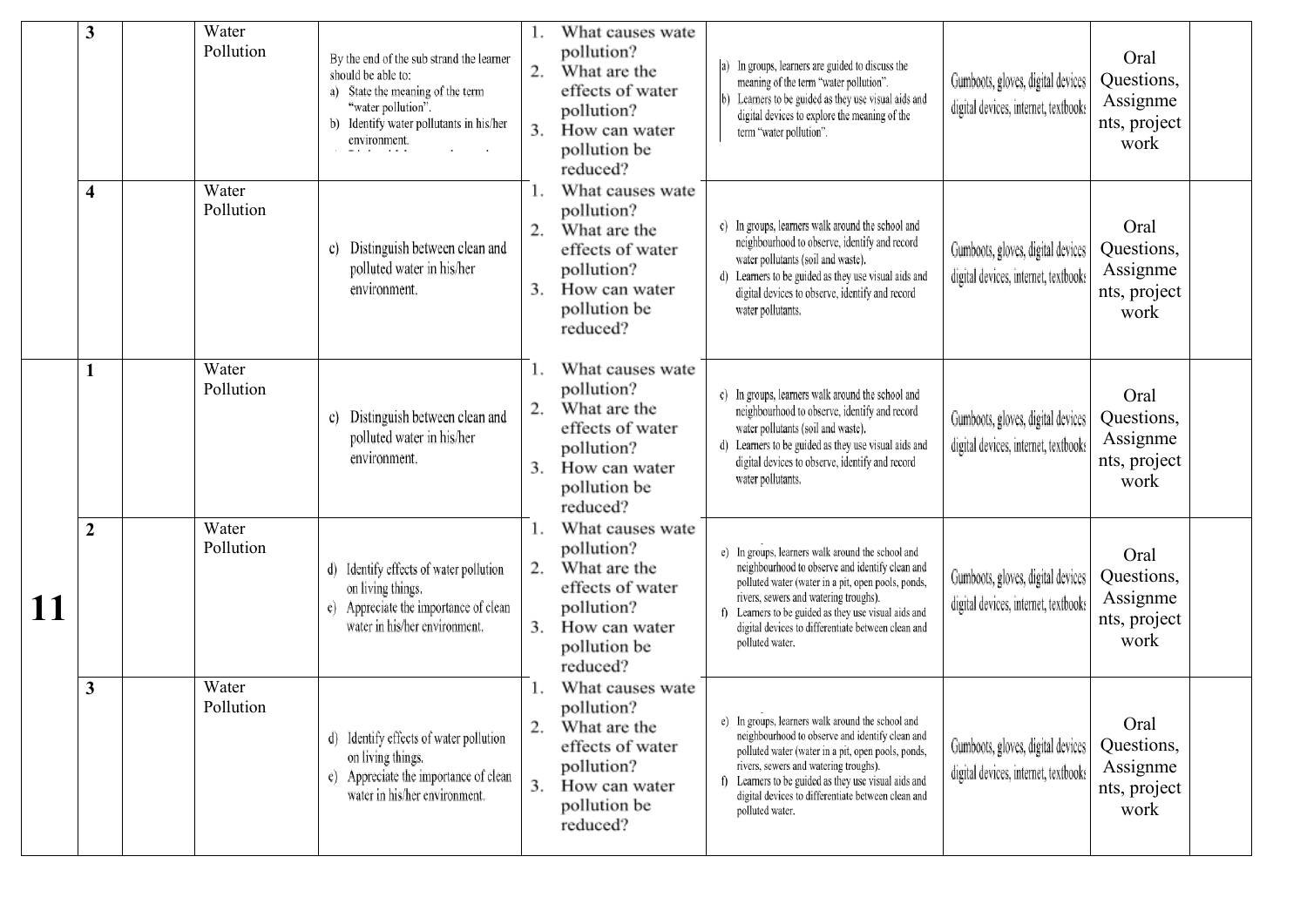|    | $\overline{\mathbf{4}}$ | Water<br>Pollution | f) Identify ways of reducing water<br>pollution. | 2.<br>3. | What causes wate<br>pollution?<br>What are the<br>effects of water<br>pollution?<br>How can water<br>pollution be<br>reduced? | g) In groups, learners walk around the school and<br>neighbourhood to observe, identify and record<br>the effects of water pollution on living things<br>(waterborne diseases, death of plants and<br>animals that live in water).<br>h) In groups, learners to use visual aids and digital<br>devices to identify the effects of water pollution | Gumboots, gloves, digital devices<br>digital devices, internet, textbooks | Oral<br>Questions,<br>Assignme<br>nts, project<br>work |
|----|-------------------------|--------------------|--------------------------------------------------|----------|-------------------------------------------------------------------------------------------------------------------------------|---------------------------------------------------------------------------------------------------------------------------------------------------------------------------------------------------------------------------------------------------------------------------------------------------------------------------------------------------|---------------------------------------------------------------------------|--------------------------------------------------------|
| 12 | $\mathbf{1}$            | Water<br>Pollution | f) Identify ways of reducing water<br>pollution. | 3.       | What causes wate<br>pollution?<br>What are the<br>effects of water<br>pollution?<br>How can water<br>pollution be<br>reduced? | g) In groups, learners walk around the school and<br>neighbourhood to observe, identify and record<br>the effects of water pollution on living things<br>(waterborne diseases, death of plants and<br>animals that live in water).<br>h) In groups, learners to use visual aids and digital<br>devices to identify the effects of water pollution | Gumboots, gloves, digital devices<br>digital devices, internet, textbooks | Oral<br>Questions,<br>Assignme<br>nts, project<br>work |
|    | $\boldsymbol{2}$        | Water<br>Pollution |                                                  | 3.       | What causes wate<br>pollution?<br>What are the<br>effects of water<br>pollution?<br>How can water<br>pollution be<br>reduced? | i) Learners are guided to identify and discuss ways<br>of reducing water pollution (proper disposal of<br>waste; proper disposal of dirty water).<br>In groups, learners are guided to observe safety<br>i)<br>precautions when working in water polluted<br>environment (Example: practise use of<br>gumboots and gloves).                       | Gumboots, gloves, digital devices<br>digital devices, internet, textbooks | Oral<br>Questions,<br>Assignme<br>nts, project<br>work |
|    | $\mathbf{3}$            | Water<br>Pollution |                                                  | 2.<br>3. | What causes wate<br>pollution?<br>What are the<br>effects of water<br>pollution?<br>How can water<br>pollution be<br>reduced? | i) Learners are guided to identify and discuss ways<br>of reducing water pollution (proper disposal of<br>waste; proper disposal of dirty water).<br>In groups, learners are guided to observe safety<br>i)<br>precautions when working in water polluted<br>environment (Example: practise use of<br>gumboots and gloves).                       | Gumboots, gloves, digital devices<br>digital devices, internet, textbooks | Oral<br>Questions,<br>Assignme<br>nts, project<br>work |
|    | $\overline{\mathbf{4}}$ | Water<br>Pollution |                                                  | 3.       | What causes wate<br>pollution?<br>What are the<br>effects of water<br>pollution?<br>How can water<br>pollution be<br>reduced? | Project: In groups, learners are guided to make a<br>functional water filter using locally available<br>materials.                                                                                                                                                                                                                                | Gumboots, gloves, digital devices<br>digital devices, internet, textbooks | Oral<br>Questions,<br>Assignme<br>nts, project<br>work |